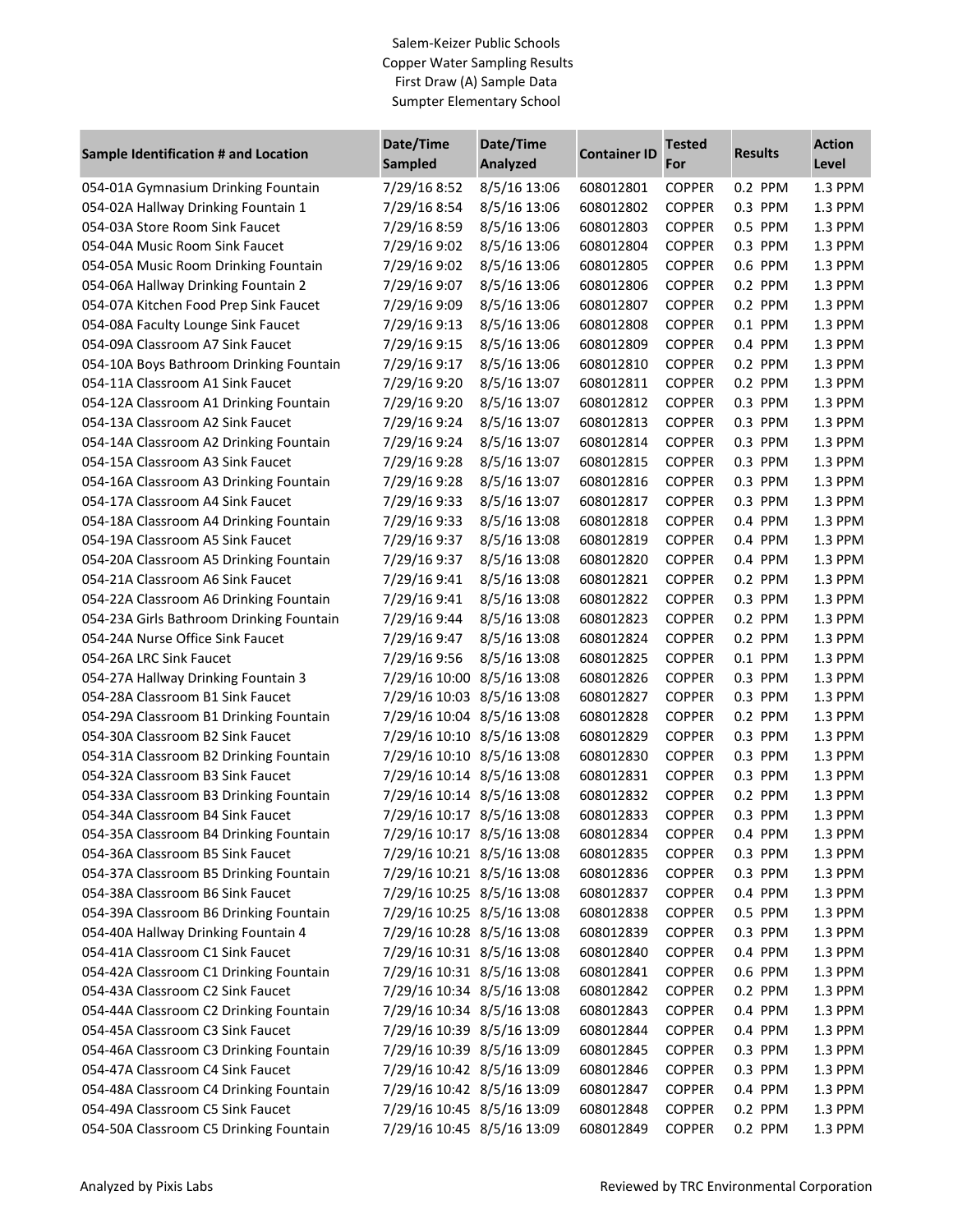## Salem-Keizer Public Schools Copper Water Sampling Results First Draw (A) Sample Data Sumpter Elementary School

| <b>Sample Identification # and Location</b> | Date/Time<br><b>Sampled</b> | Date/Time<br>Analyzed | <b>Container ID</b> | <b>Tested</b><br>For | <b>Results</b> | <b>Action</b><br>Level |
|---------------------------------------------|-----------------------------|-----------------------|---------------------|----------------------|----------------|------------------------|
| 054-51A Classroom C6 Sink Faucet            | 7/29/16 10:50 8/5/16 13:09  |                       | 608012850           | <b>COPPER</b>        | $0.3$ PPM      | 1.3 PPM                |
| 054-52A Classroom C6 Drinking Fountain      | 7/29/16 10:50 8/5/16 13:09  |                       | 608012851           | <b>COPPER</b>        | $0.2$ PPM      | 1.3 PPM                |
| 054-53A Portable M1 Sink Faucet             | 7/29/16 10:59 8/5/16 13:09  |                       | 608012852           | <b>COPPER</b>        | $0.1$ PPM      | 1.3 PPM                |
| 054-54A Portable M1 Drinking Fountain       | 7/29/16 10:59 8/5/16 13:09  |                       | 608012853           | <b>COPPER</b>        | $0.0$ PPM      | 1.3 PPM                |
| 054-55A Portable M2 Sink Faucet             | 7/29/16 11:03 8/5/16 13:09  |                       | 608012854           | <b>COPPER</b>        | $0.1$ PPM      | 1.3 PPM                |
| 054-56A Portable M2 Drinking Fountain       | 7/29/16 11:03 8/5/16 13:09  |                       | 608012855           | <b>COPPER</b>        | $0.1$ PPM      | 1.3 PPM                |

EPA Action Level for Copper in Schools is 1.3 PPM

SKPS Action Level for Copper is 1.3 PPM

**Highlighted samples are at or exceed the Salem-Keizer Public Schools (SKPS) Action Level**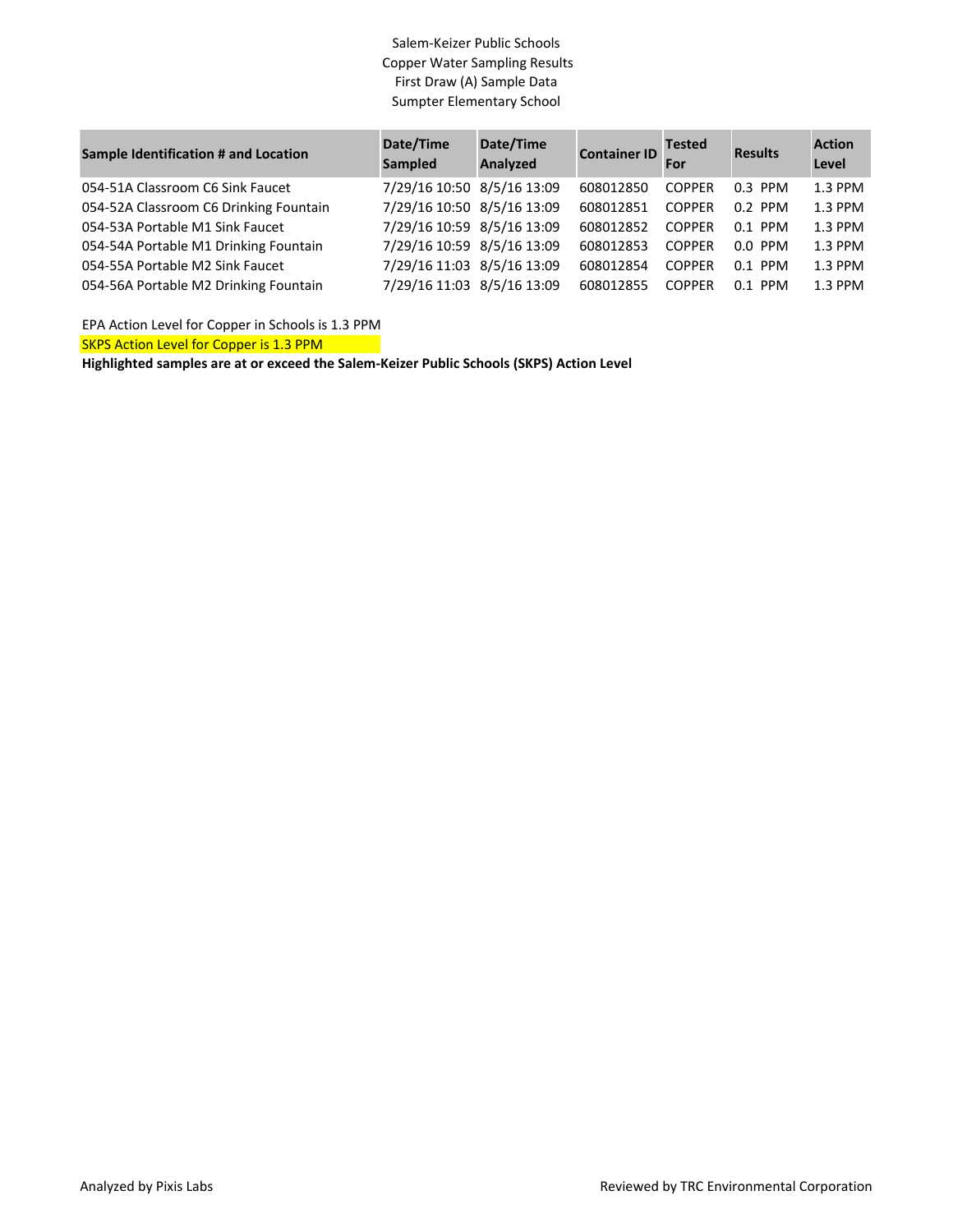## Salem-Keizer Public Schools Copper Water Sampling Results Flushed (B) Sample Data Sumpter Elementary School

| <b>Sample Identification # and Location</b> | Date/Time<br><b>Sampled</b> | Date/Time<br>Analyzed                        | <b>Container ID</b> For | <b>Tested</b>  | <b>Results</b> | <b>Action</b><br>Level |
|---------------------------------------------|-----------------------------|----------------------------------------------|-------------------------|----------------|----------------|------------------------|
| 054-03B Store Room Sink Faucet              | 7/29/16 9:00                | 8/24/16 12:48 608174001                      |                         | COPPER         | 0.4 PPM        | 1.3 PPM                |
| 054-04B Music Room Sink Faucet              |                             | 7/29/16 9:03 8/24/16 12:48 608174002         |                         | COPPER         | 0.4 PPM        | 1.3 PPM                |
| 054-34B Classroom B4 Sink Faucet            |                             | 7/29/16 10:18 8/24/16 12:48 608174003        |                         | COPPER 0.3 PPM |                | 1.3 PPM                |
| 054-39B Classroom B6 Drinking Fountain      |                             | 7/29/16 10:26 8/25/16 14:40 608174004 COPPER |                         |                | 0.3 PPM        | 1.3 PPM                |

EPA Action Level for Copper in Schools is 1.3 PPM

SKPS Action Level for Copper is 1.3 PPM

**Highlighted samples are at or exceed the Salem-Keizer Public Schools (SKPS) Action Level**